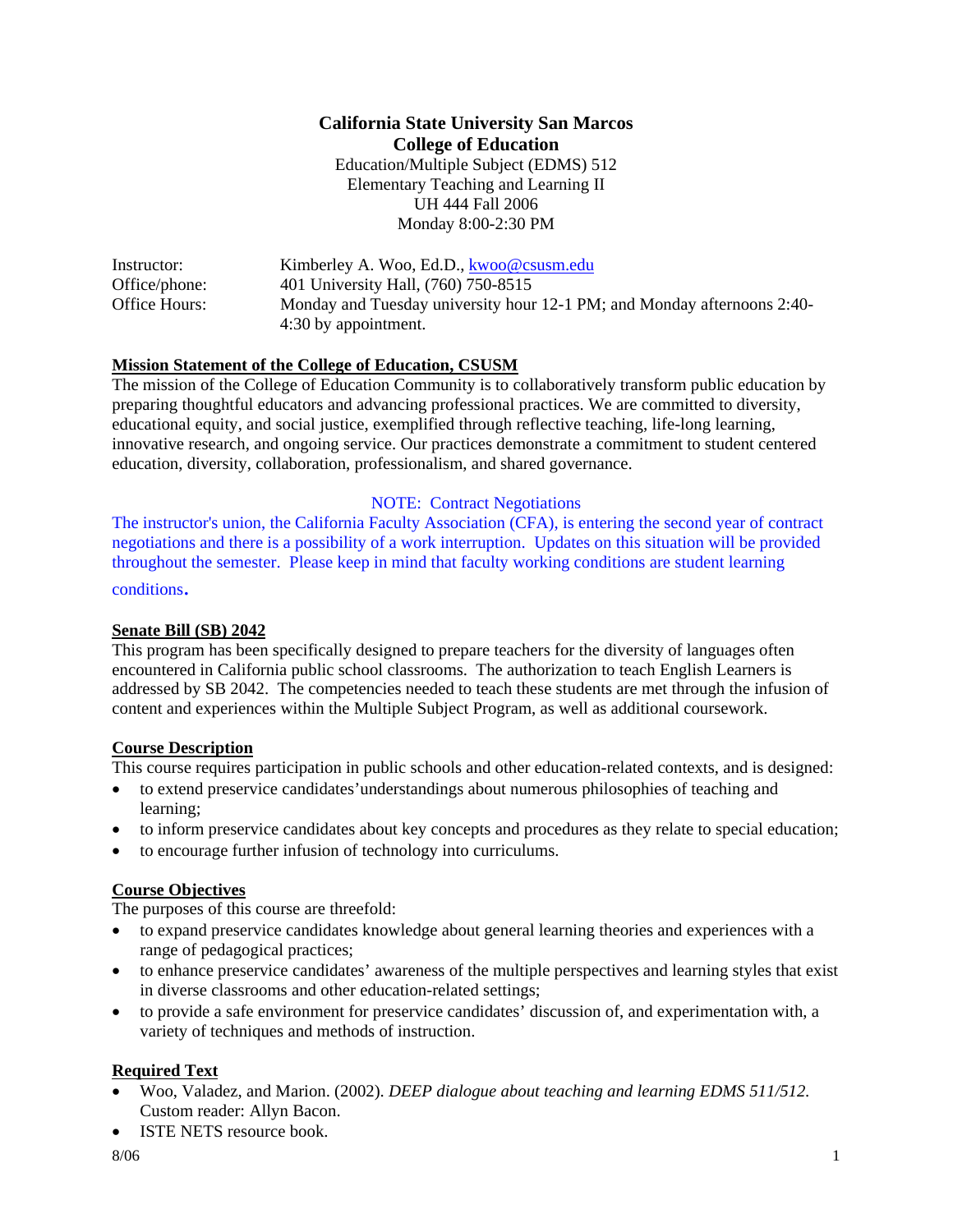- Choate, J. (2004). *Successful inclusive teaching: Proven ways to detect and correct special needs.* Needham Heights, MA: Allyn and Bacon.
- Villa, R., & Thousand, J. (2002). *Creating an inclusive school.* Alexandria, VA: ASCD.

#### **Accommodation for Disabilities**

Students requiring reasonable accommodations need to contact Disabled Student Services in order to make the necessary arrangements. This organization is located in Craven Hall, room 5025a, and can be reached by telephone at (760) 750-4905 or (760) 750-4909 (TDD users).

#### **Grading Policy**

All students will come prepared to class; readings and homework assignments are listed on the dates on which they are due. Final grades for the course will be calculated according to the following total scores:

| 94-100%=A       | $77-79\% = C +$ | $60-63\% = D$   |
|-----------------|-----------------|-----------------|
| $90-93\% = A$   | $74 - 76\% = C$ | Below 60% $=$ F |
| $87-89\% = B +$ | 70-73% = C-     |                 |
| $84 - 86\% = B$ | $67-69\% = D+$  |                 |
| $80 - 83\% = B$ | $64 - 66\% = D$ |                 |

All required work is expected to be on time. One grade level will be deducted for each class meeting for which it is late (e.g., an "A" assignment that is submitted one class session late will be marked down to an A-). Unless prior instructor approval is secured, assignments will not be accepted three class sessions after which they are due. Life and death situations will be handled on a case-by-case basis, as determined by the instructor.

It is expected that students will proofread and edit their assignments prior to submission. Students will ensure that the text is error-free (grammar, spelling), and ideas are logically and concisely presented. Refer to American Psychological Association (APA) manual, 5<sup>th</sup> edition, for guidance. Neglecting to do the above will impact the instructor's ability to read and understand the text; the assignment's grade will be negatively affected as a result of this oversight.

Grading will also include a component of "professional demeanor." Students will conduct themselves in ways that are generally expected of those who are entering the education profession. This includes but is not limited to:

- On-time arrival to all class sessions:
- Advance preparation of readings and timely submission of assignments;
- Respectful participation in all settings (e.g., whole group, small group, in/outside of class);
- Carefully considered, culturally aware approaches to solution-finding.

### **Plagiarism**

All work submitted for this course should reflect students' efforts. When relying on supporting documents authored by others, it is necessary to cite them clearly and completely. Failure to do so may result in failure of the course.

# **TPEs**

6d (Will check to see they were completed in EDMS 511) 9 (Will check to see they were completed in EDMS 511)

10

14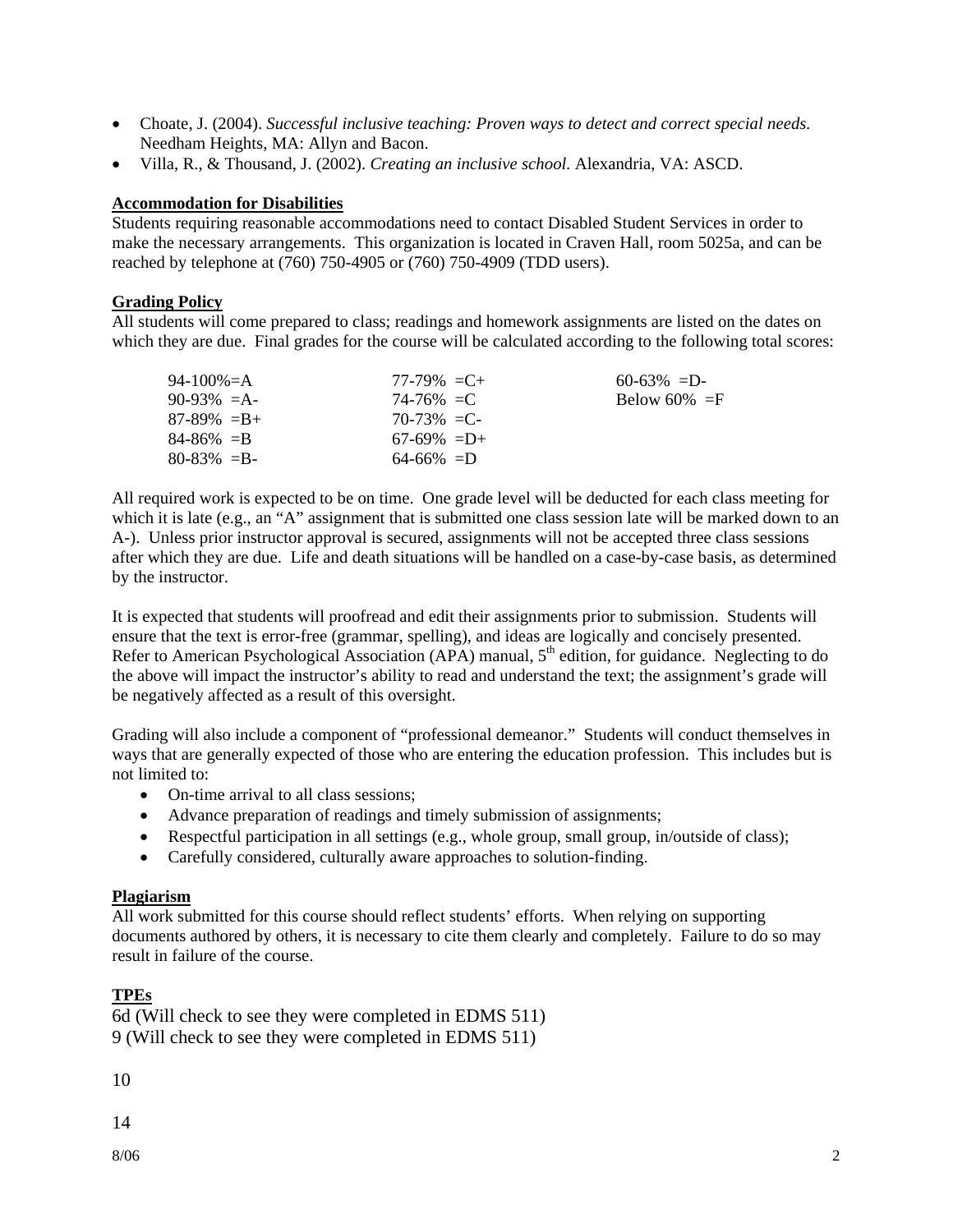| August 28    | Introduction to course, "Teacher as a professional"                                                                                                                                                |                                                                                                                                                                          |  |  |                                                            |
|--------------|----------------------------------------------------------------------------------------------------------------------------------------------------------------------------------------------------|--------------------------------------------------------------------------------------------------------------------------------------------------------------------------|--|--|------------------------------------------------------------|
|              | Review course themes.<br>Review syllabus and course expectations.<br>$\bullet$<br>Review elements of a lesson plan.<br>$\bullet$                                                                   |                                                                                                                                                                          |  |  |                                                            |
|              |                                                                                                                                                                                                    |                                                                                                                                                                          |  |  | "I am a teacher" poem.                                     |
|              |                                                                                                                                                                                                    |                                                                                                                                                                          |  |  | Debrief the "I am a teacher" poem experience.<br>$\bullet$ |
|              | Discuss elements of a portfolio (e.g., introduction, resume, philosophy of ed.,<br>٠<br>3-5 day unit, letters of rec., scholarly work, table of contents, student teacher<br>supervisor feedback). |                                                                                                                                                                          |  |  |                                                            |
|              |                                                                                                                                                                                                    | Discuss assessment. Show rubistar as an example.                                                                                                                         |  |  |                                                            |
|              |                                                                                                                                                                                                    | Get into teams to create assessments for: hard copy portfolio, 2TPE entries,<br>final 30 minute teaching presentations, 3-5 minute video (class consensus<br>mandatory). |  |  |                                                            |
|              | "Structures and procedures: Collaboration and communication"                                                                                                                                       |                                                                                                                                                                          |  |  |                                                            |
|              | Discuss ways schools can encourage parent/guardian/ "family," and<br>٠<br>community involvement.                                                                                                   |                                                                                                                                                                          |  |  |                                                            |
|              | Have students think about ways they can establish "regular" communication<br>$\bullet$<br>with home (e.g., class newsletter).                                                                      |                                                                                                                                                                          |  |  |                                                            |
|              | Remember the importance of cultural sensitivity.<br>$\bullet$                                                                                                                                      |                                                                                                                                                                          |  |  |                                                            |
|              | Present format for free community resource.<br>٠                                                                                                                                                   |                                                                                                                                                                          |  |  |                                                            |
|              | Select final teaching and video groups.                                                                                                                                                            |                                                                                                                                                                          |  |  |                                                            |
|              | $\ast$<br>Bring four copies of current resume to next class.                                                                                                                                       |                                                                                                                                                                          |  |  |                                                            |
|              | ∗<br>Bring a copy of <i>Philosophy of Educational</i> statement to next<br>class.                                                                                                                  |                                                                                                                                                                          |  |  |                                                            |
|              | $\ast$<br>Bring a copy of school and/or district policies regarding<br>teachers' professional responsibilities/expectations to the next<br>class.                                                  |                                                                                                                                                                          |  |  |                                                            |
|              | Review Villa/Thousand, Chapter 2.<br>∗                                                                                                                                                             |                                                                                                                                                                          |  |  |                                                            |
| September 4  | Labor Day, no class, will extend this cohort into week 9. PLEASE LET<br>MASTER TEACHERS KNOW. ALSO CALCULATE LAST DAY OF<br>STUDENT TEACHING WITH THIS "MISING" DAY IN MIND.                       |                                                                                                                                                                          |  |  |                                                            |
| September 11 | "Teacher as a professional: Ethics and law"                                                                                                                                                        |                                                                                                                                                                          |  |  |                                                            |
|              | Work on resumes in small groups.                                                                                                                                                                   |                                                                                                                                                                          |  |  |                                                            |
|              | Work on Philosophy of Education statements in small groups.                                                                                                                                        |                                                                                                                                                                          |  |  |                                                            |
|              | Code of ethics activity.                                                                                                                                                                           |                                                                                                                                                                          |  |  |                                                            |
|              | Ethics and laws, particularly Special Ed.-related                                                                                                                                                  |                                                                                                                                                                          |  |  |                                                            |
|              | Teacher's responsibility in cases of (suspected) child abuse<br>٠                                                                                                                                  |                                                                                                                                                                          |  |  |                                                            |
|              | Compare and contrast school and district-specific policies regarding                                                                                                                               |                                                                                                                                                                          |  |  |                                                            |
|              | teachers' professional responsibilities/expectations.                                                                                                                                              |                                                                                                                                                                          |  |  |                                                            |
|              | ∗<br>Bring 28 copies and present draft of group rubrics (portfolios, TPEs,                                                                                                                         |                                                                                                                                                                          |  |  |                                                            |
|              | video, teaching).                                                                                                                                                                                  |                                                                                                                                                                          |  |  |                                                            |
|              | Bring four copies of current resume to class.<br>∗                                                                                                                                                 |                                                                                                                                                                          |  |  |                                                            |
|              | $^{\ast}$<br>Bring four copies of <i>Philosophy of Education</i> to class.<br>Bring 24 copies of preliminary rubrics to class. Prepare 10 minute<br>∗                                              |                                                                                                                                                                          |  |  |                                                            |
|              | presentation, and be ready for 5 minutes of questions/answers.<br>Choate, chapter 2.<br>∗                                                                                                          |                                                                                                                                                                          |  |  |                                                            |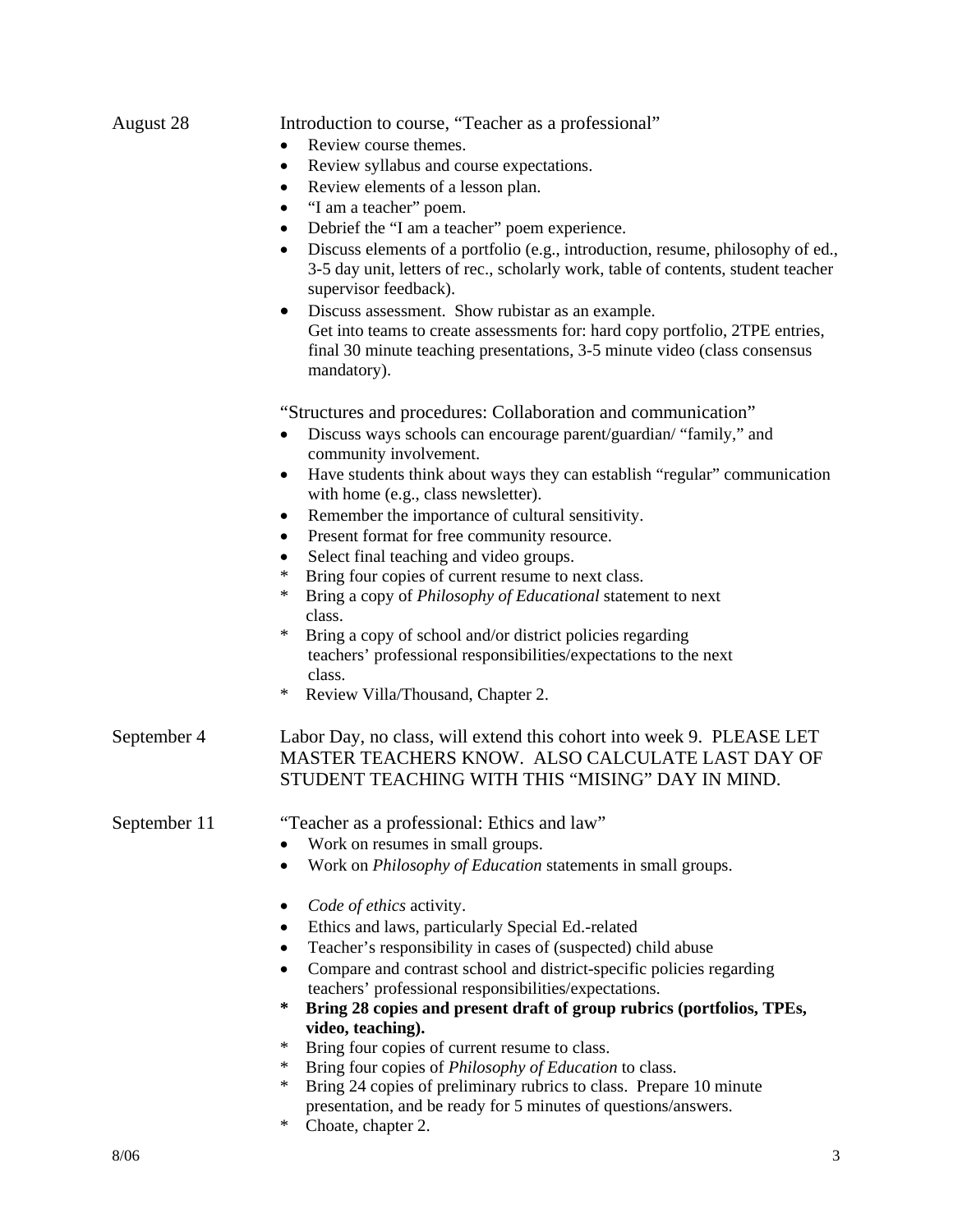| September 18 | "Structures and procedures: Review of technology knowledge and skills                                                           |
|--------------|---------------------------------------------------------------------------------------------------------------------------------|
|              | Whole class in a computer lab, no organized group snacks.                                                                       |
|              | Meet with Integrated technology folks—prepare for 3-5 minute video.<br>$\bullet$                                                |
|              | Review video-related skills (taught in EDUC 422).<br>$\bullet$                                                                  |
|              | Review Taskstream skills, format and draft a response to 10 and 14 if there is<br>$\bullet$<br>time.                            |
|              | Questions and answers.<br>٠                                                                                                     |
|              | Create/bring Disabilities characteristics matrix (computer lab).<br>$\bullet$                                                   |
|              | Bring a few working drafts of TPE reflections to practice during<br>$\ast$<br>review of Taskstream technology skills.           |
|              | Turn in Philosophy of Education statement.<br>∗                                                                                 |
|              | $\ast$<br>Villa/Thousand, chapters 5 and 6.                                                                                     |
| September 25 | "Structures and procedures: Communication and collaboration"                                                                    |
|              | Bring working drafts of portfolios to class. Get feedback from three peers.<br>$\bullet$                                        |
|              | Debrief and questions from the group.<br>$\bullet$                                                                              |
|              | Woolfolk, Chapter 10, "Motivation in learning and teaching."<br>$\ast$                                                          |
|              | "Reflective practice: Social commitment and awareness"                                                                          |
|              | Invite students to think about their responsibilities as teachers beyond the<br>$\bullet$                                       |
|              | four walls of the classroom.                                                                                                    |
|              | Show Eye in the storm (part II) video.<br>٠                                                                                     |
|              | Distribute compiled book of "free" resources.<br>٠                                                                              |
|              | Ask students to share one positive thing they learned from enlisting the help<br>*                                              |
|              | of the community.<br>$\ast$                                                                                                     |
|              | Submit one "free" community resource.                                                                                           |
| October 2    | "Reflective practice: Teacher as inquirer, infusing technology"                                                                 |
|              | Class in a computer lab.<br>$\bullet$                                                                                           |
|              | Introduce Digital Edge exhibits—review for elements of accomplished<br>$\bullet$<br>teaching and appropriate use of technology. |
|              | Explore one exhibit as a whole group.                                                                                           |
|              | Have students examine one or more other exhibits in small groups.                                                               |
|              | "Differentiated design"                                                                                                         |
|              | Review key aspects of SST.                                                                                                      |
|              | Review history and legislation that determines IEP procedures.<br>٠                                                             |
|              | Review key aspects common among all IEPs.                                                                                       |
|              | Bring SST handout from EDMS 511.<br>$\ast$                                                                                      |
|              | $\ast$<br>Review Choate, Chapter 1, "Teaching all the students; A mandate for<br>educators."                                    |
|              | * Submit TPEs 10 and 14 by 5 PM.                                                                                                |
|              | * Villa/Thousand Chapter 7.                                                                                                     |
|              |                                                                                                                                 |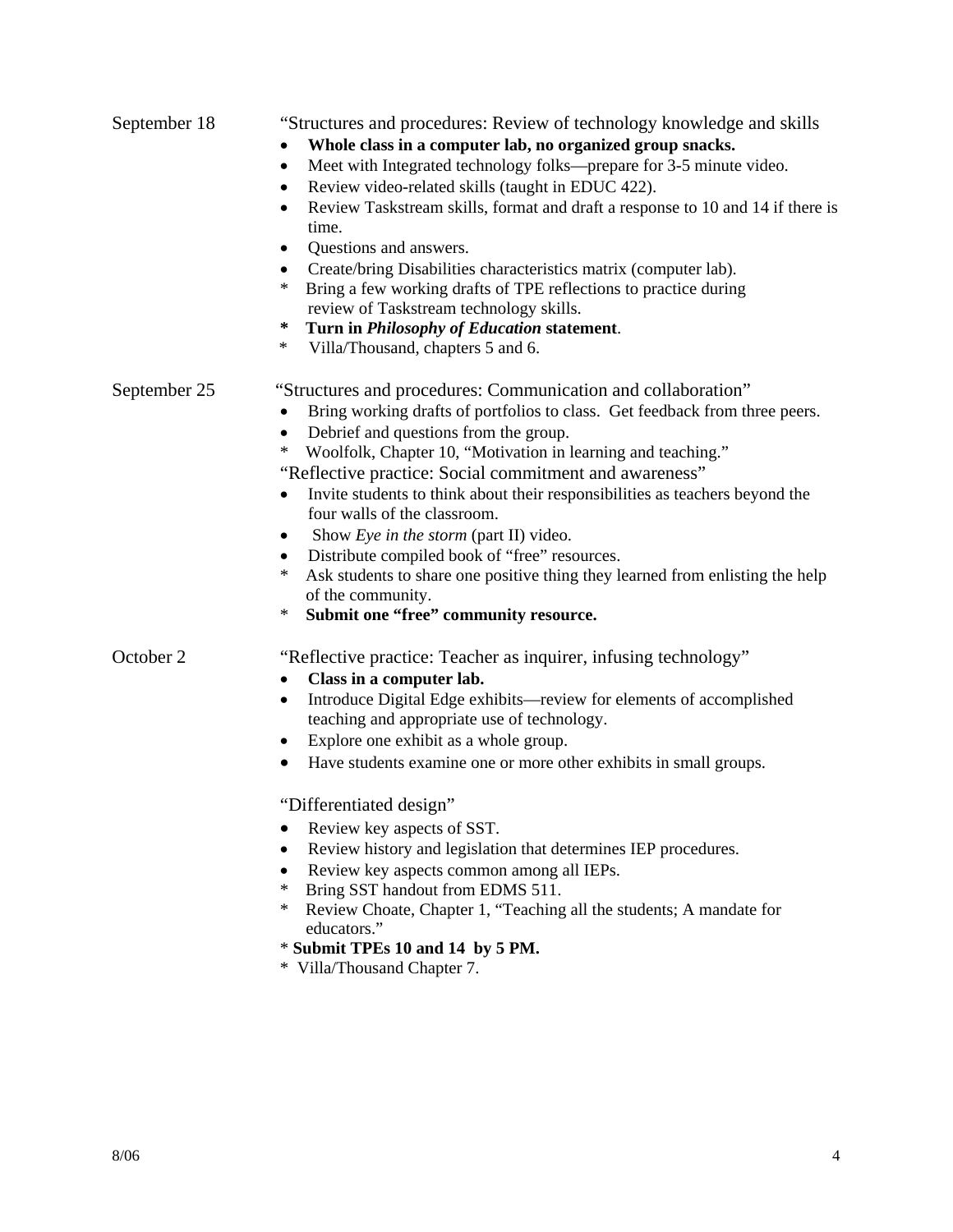# October 9 "Differentiated design, cont. IEP"

- Show IEP video.
- Explain importance of documentation.
- In small groups, research IEP forms from different states small groups, present in class.
- Working on IEP response in class.
- **\* IEP reflection (2-3 pages)**

 **1.** With either a student from student teaching spring 2006 or one from observation fall 2006, use a pseudonym to describe concerns/issues you may have about the student. Assume at least two SSTs have been tried within the past year and that now an IEP is being implemented.

 **2.** Please list and describe at least three strategies you are going to try/request to be implemented.

 **3**. Please include a short-term assessment deadline, and the person(s) who will be responsible for ensuring each aspect of the IEP is implemented.

\* Villa, Thousand, Chapter 8.

"Differentiated design: Long-range planning"

- Think about year-long plans.
- Work in small groups to begin thinking about creating a year-long, gradelevel curriculum. Refer to state or district grade-level standards when designing this draft.
	- o SDAIE/ELs
	- o GATE
	- o Students with special education needs
	- o Overall logic and flow of plan
	- o Realistic in scope.
- \* Stiggins, Chapter 10, "Performance assessment of skills and products."
- \* Bring a copy of state, one content area's grade-level standards (cde.gov).
- \* Bring a copy of year-long school or district calendar to class.
- \* Bring "Disabilities Characteristics Matrix" from EDMS 511.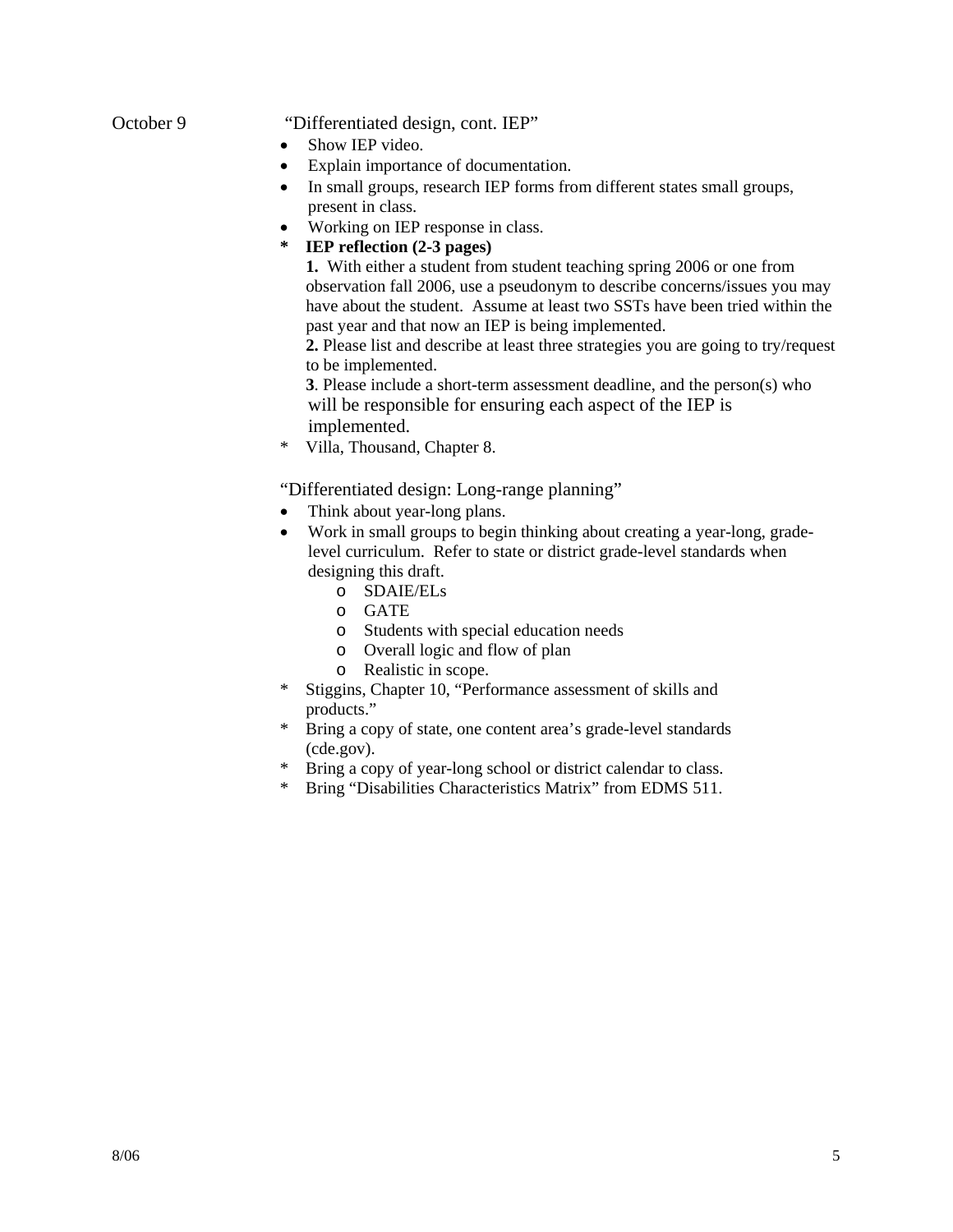# October 16 "Structures and procedures/Teacher as a professional, life after the credential"

- **Class in the library.**
- Present key points from other MA programs (e.g., local, state, national, international, virtual).
- Become familiar with professional journals.
- Become familiar with conferences and other professional development opportunities.
- Guest speaker Lyle Hartman, BTSA Director, North coastal area.
- http://www.csusm.edu (review descriptions of various Master's programs).

"Reflective practice: Standards"

• Examine National Standards (accomplished teachers), California State Standards (grade and content),

ISTE Standards (technology competency).

- BTSA guest speaker.
- **\*** http://www.nbpts.org
- \* http://www.cde.ca.gov/standards
- http://www.btsa.ca.gov

# October 23 "Ways of knowing" Social commitment and awareness"

- Feedback to portfolios of three peers.
- Film Festival/Slumber party
	- o Get in the spirit!
	- o Create and present a 30 minute lesson that highlights assigned reading (included is a 3-5 minute video that your group produced).
- Wrap up, course evaluations.
- \* Castellano, Chapter 5, "Renavigating the waters: The identification and assessment of culturally and linguistically diverse students for gifted and talented education."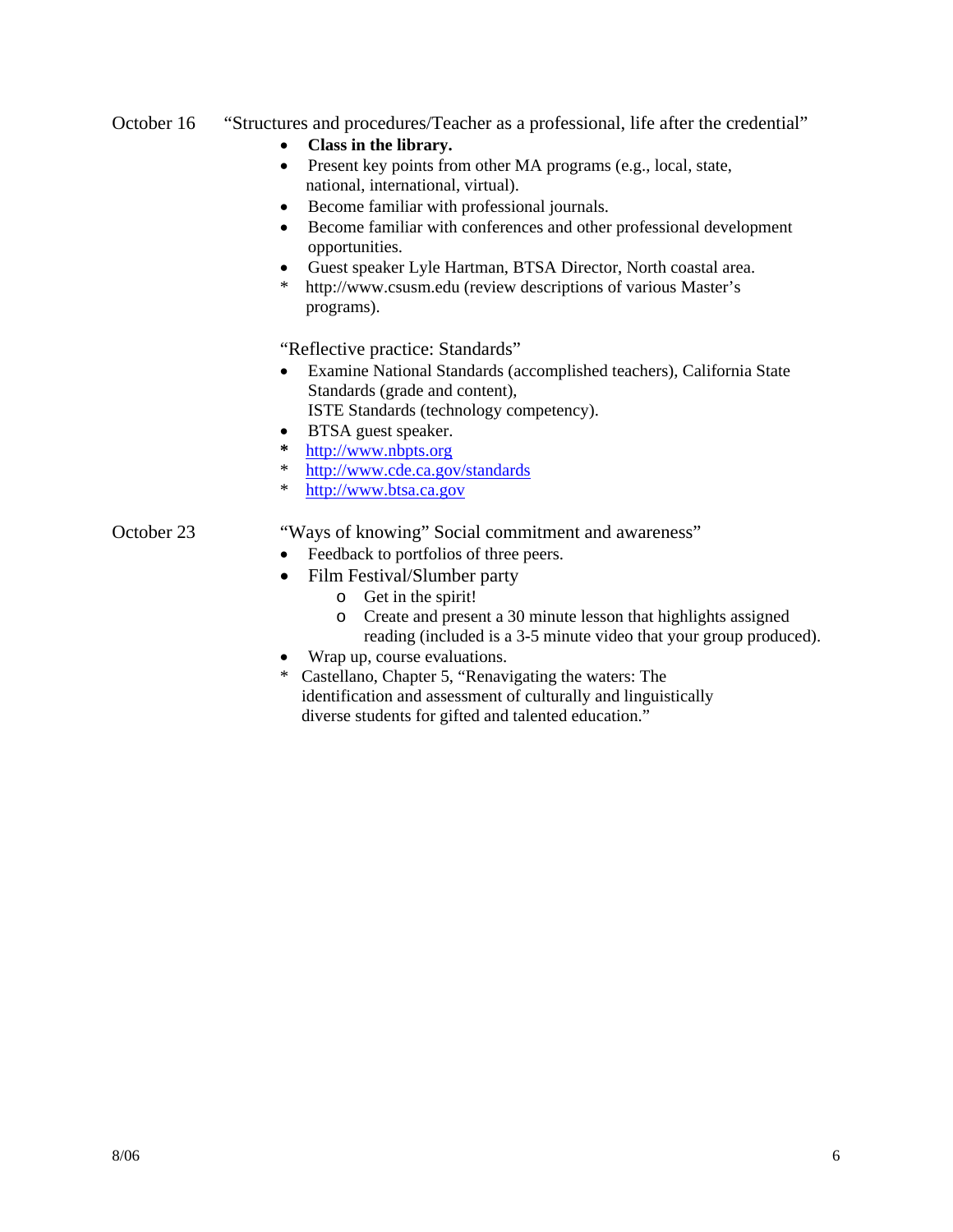|              | (student's name/signature and date)                                                                                                                                                                                                                                                                                                                                                                                                           | (home telephone/cell phone) |
|--------------|-----------------------------------------------------------------------------------------------------------------------------------------------------------------------------------------------------------------------------------------------------------------------------------------------------------------------------------------------------------------------------------------------------------------------------------------------|-----------------------------|
|              | <b>Attendance/participation (16%)</b><br><b>Notes</b>                                                                                                                                                                                                                                                                                                                                                                                         |                             |
| 8/28         | $\frac{1}{\sqrt{1-\frac{1}{2}}}\cdot\frac{1}{\sqrt{1-\frac{1}{2}}}\cdot\frac{1}{\sqrt{1-\frac{1}{2}}}\cdot\frac{1}{\sqrt{1-\frac{1}{2}}}\cdot\frac{1}{\sqrt{1-\frac{1}{2}}}\cdot\frac{1}{\sqrt{1-\frac{1}{2}}}\cdot\frac{1}{\sqrt{1-\frac{1}{2}}}\cdot\frac{1}{\sqrt{1-\frac{1}{2}}}\cdot\frac{1}{\sqrt{1-\frac{1}{2}}}\cdot\frac{1}{\sqrt{1-\frac{1}{2}}}\cdot\frac{1}{\sqrt{1-\frac{1}{2}}}\cdot\frac{1}{\sqrt{1-\frac{1}{2}}}\cdot\frac{1$ |                             |
| 9/11         | $\frac{1}{2}$ (am)                                                                                                                                                                                                                                                                                                                                                                                                                            |                             |
| 9/18         | $\frac{1}{2}$ (am)                                                                                                                                                                                                                                                                                                                                                                                                                            |                             |
| 9/25         | $\frac{1}{\text{cm}}$ (am)                                                                                                                                                                                                                                                                                                                                                                                                                    |                             |
| 10/2         | $\frac{1}{2}$ (pm)<br>$\frac{1}{\text{cm}}$ (am)                                                                                                                                                                                                                                                                                                                                                                                              |                             |
| 10/9         | $\frac{1}{2}$ (pm)<br>(am)                                                                                                                                                                                                                                                                                                                                                                                                                    |                             |
| 10/16        | $\frac{(\text{am})}{(\text{am})}$ $\frac{(\text{pm})}{(\text{pm})}$                                                                                                                                                                                                                                                                                                                                                                           |                             |
| 10/23        | $\frac{1}{\sqrt{2}}$ (am) $\frac{1}{\sqrt{2}}$ (pm) $\frac{1}{\sqrt{2}}$                                                                                                                                                                                                                                                                                                                                                                      |                             |
|              | <b>Professional Demeanor (9%)</b>                                                                                                                                                                                                                                                                                                                                                                                                             | $(9\%)$                     |
|              | Individual assignments (35%)                                                                                                                                                                                                                                                                                                                                                                                                                  |                             |
| 9/18         | Philosophy of Education statement                                                                                                                                                                                                                                                                                                                                                                                                             | $(10\%)$                    |
| 9/25         | Write-up of "free" community resource                                                                                                                                                                                                                                                                                                                                                                                                         | (5%)                        |
| 10/2         | TPE responses 10 and 14                                                                                                                                                                                                                                                                                                                                                                                                                       | $(10\%)$                    |
| 10/9         | IEP reflection                                                                                                                                                                                                                                                                                                                                                                                                                                | $(10\%)$                    |
|              |                                                                                                                                                                                                                                                                                                                                                                                                                                               |                             |
|              | Group assignment (40%)                                                                                                                                                                                                                                                                                                                                                                                                                        |                             |
| 9/11         | Preliminary rubrics for assignments                                                                                                                                                                                                                                                                                                                                                                                                           | (5%)                        |
| 10/23        | Three peers' feedback to hardcopy portfolio                                                                                                                                                                                                                                                                                                                                                                                                   | (15%)                       |
| 10/23        | 30 minute group teaching and 3-5 minute video                                                                                                                                                                                                                                                                                                                                                                                                 | (20%)                       |
|              |                                                                                                                                                                                                                                                                                                                                                                                                                                               |                             |
| <b>Total</b> |                                                                                                                                                                                                                                                                                                                                                                                                                                               | $(100\%)$                   |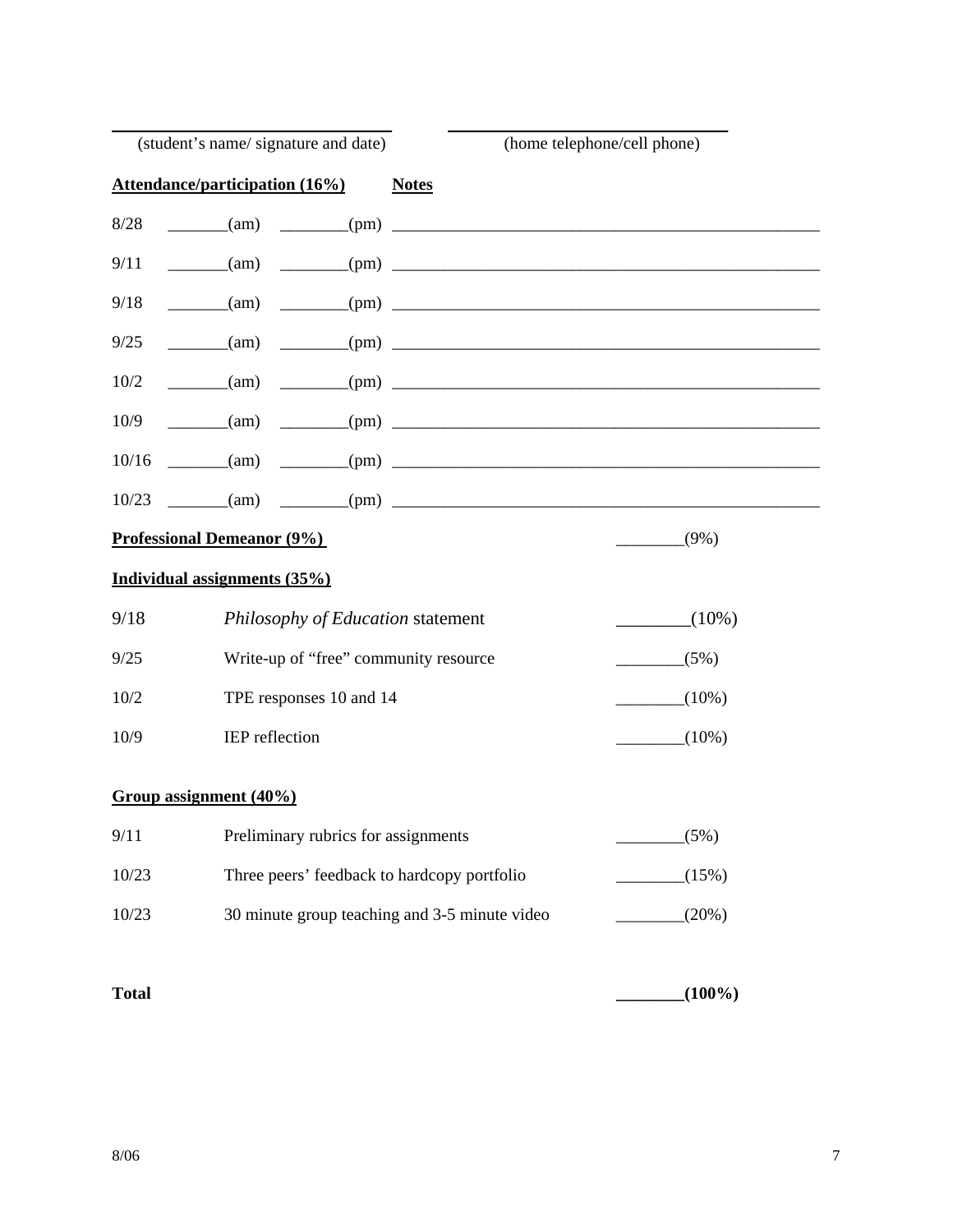# **EDMS 512 GROUPS**

# Small group assessment rubrics<br>1. Hard copy portfolio (15%)

- $*$   $*$  $*$   $*$
- $*$   $*$
- $*$   $*$
- $*$   $*$
- $*$   $*$
- $*$   $*$

- $*$   $*$
- $*$   $*$
- $*$   $*$
- $*$   $*$
- $*$   $*$
- $*$   $*$
- $*$   $*$

# Final group teaching and video presentations

Choate chapter 2

Villa/Thousand chapter 5 or 6

Villa/Thousand chapter 7

# Villa/Thousand chapter 8

# $8/06$  8 Woolfolk chapter 10

# **1. Hard copy portfolio (15%) 2. Final group 30 minute lesson with**

# **3-5minute video (20%)**

- 
- 
- 
- 
- 
- 
- 
- 

# **3. Hard copy portfolio (15%) 4. Final group 30 minute lesson with**

# **3-5minute video (20%)**

- 
- 
- 
- 
- 
- 
-